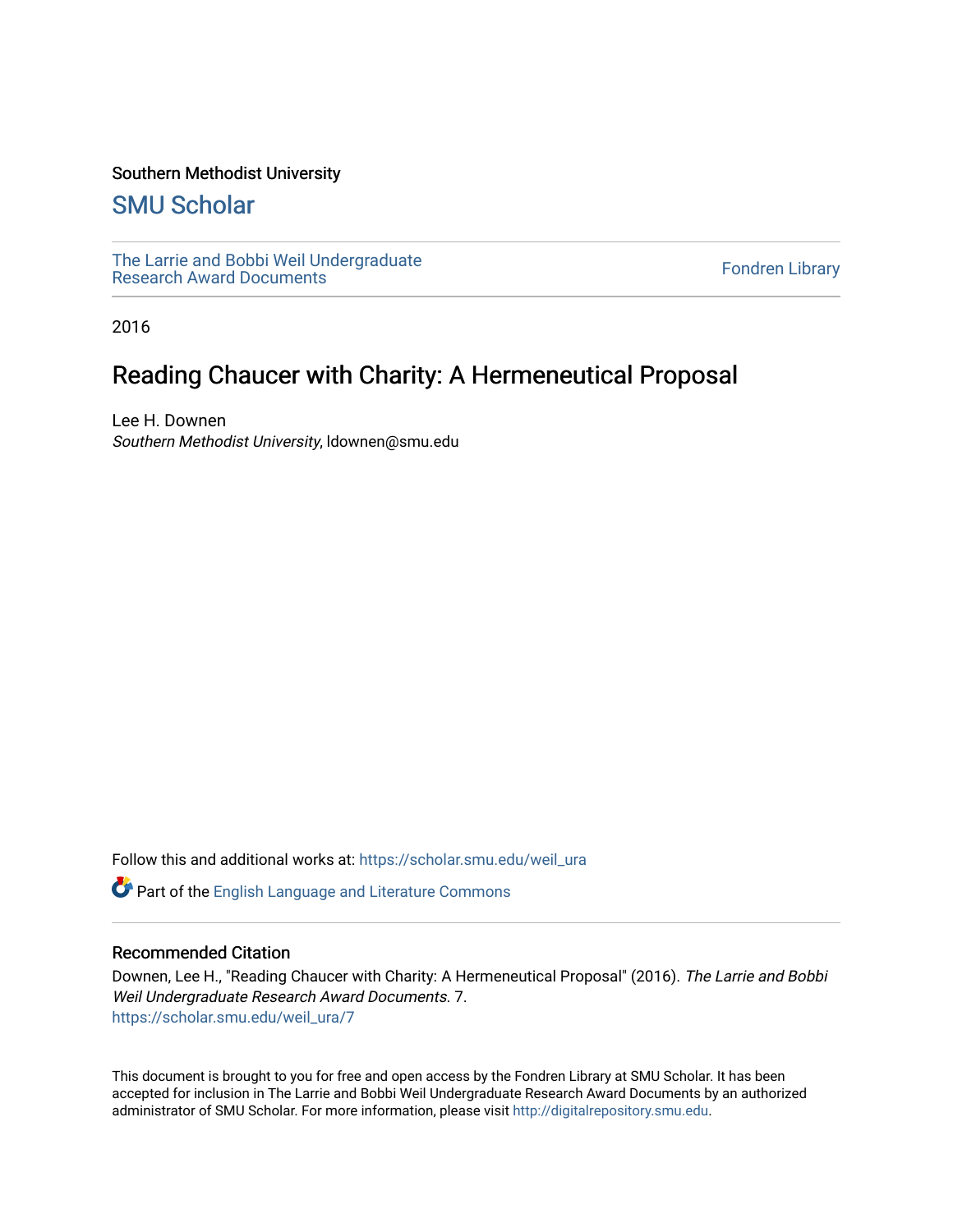Lee Downen

ENGL 4323

#### Reading Chaucer with Charity: A Hermeneutical Proposal

Literary critic E. T. Donaldson eloquently argues that the ending of Chaucer's *Troilus and Criseyde* is paradoxical, urging people to both love this world and remain detached from it. While not disagreeing with Donaldson, I think that much can be said about Chaucer's view of the relationship between human and divine love by grappling with both the Boethian logic and the Thomistic distinctions within the poem before speaking of its paradoxical nature. Contra literary critic Gerald Morgan, one can make luminous distinctions within paradox, without privileging the former and dismissing the latter as "an unmedieval sophistication" (258). Whereas Boethius is silent on the relationship between human and divine love, Chaucer is not. He values human love positively, showing how it can be *distinct* from divine love without being *opposed* to divine love. This positive valuation is philosophically robust; it is neither a simple didactic nor a crude dialectic. Moreover, Chaucer is not a "self-deprecating ironist," as many modern critics have too readily imagined him to be, but rather a serious poet who means to communicate a profound moral truth through his "litel bok" (Morgan 258). To grasp this truth, we must read Chaucer with charity. The idea of charity, or *caritas*, refers to "the friendship of man for God," and "extends not only to the love of God, but also to the love of our neighbor" (Aquinas, *ST* II-II, Q. 23 A. 1; Q. 25. A. 1). Far from being a simplistic approach, or even a Christian apologetic, the hermeneutic that I am proposing allows one to engage, I think, more faithfully with Chaucer's medieval text than an approach which would uncritically foist certain assumptions upon it, namely, the preference for ambiguity and unresolved dialectics. This hermeneutic involves discernment, unlike the "hermeneutics of suspicion," to use Paul Ricoeur's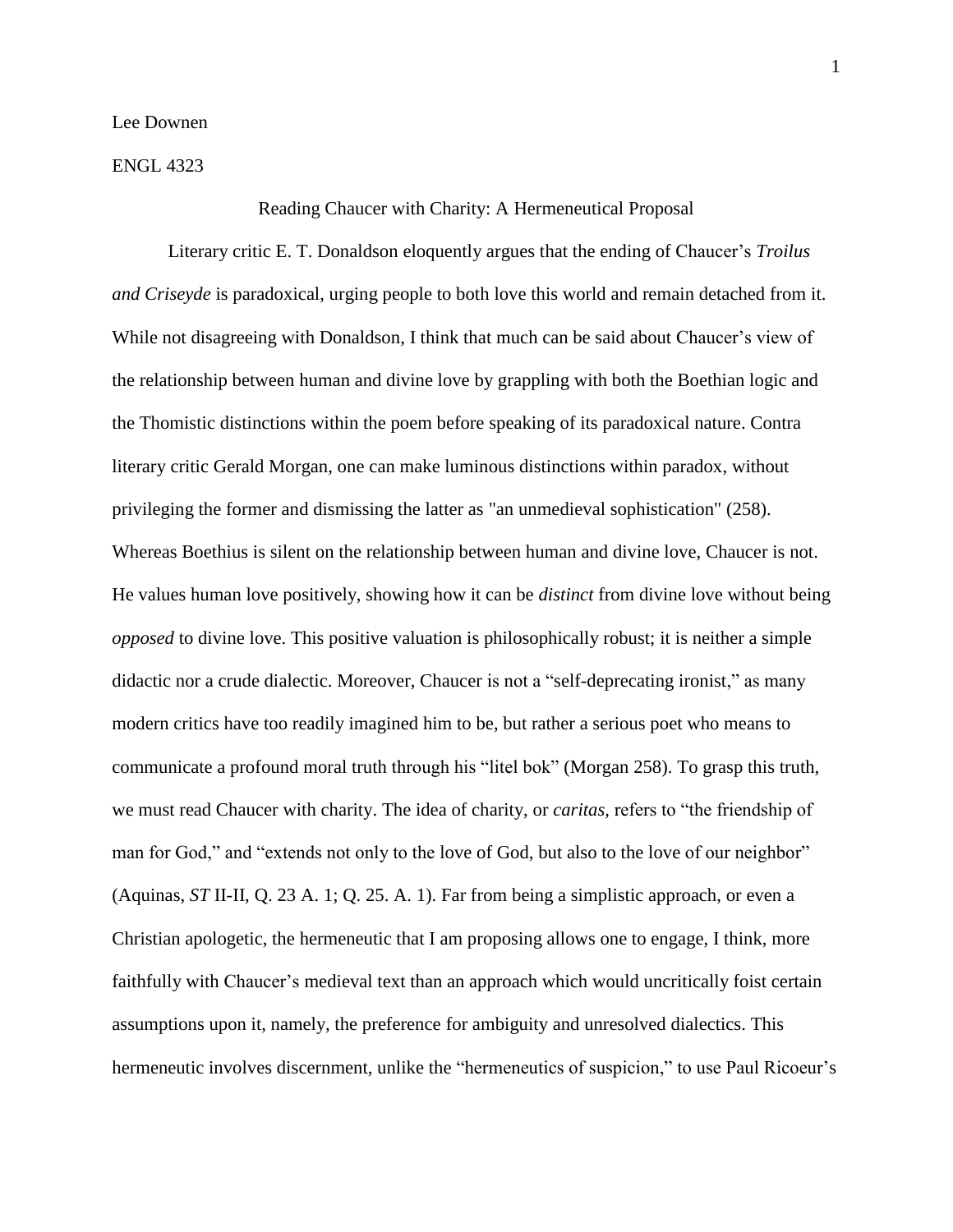phrase, because it does not entail pre-established conclusions about texts; it only requires that readers see authors as neighbors. Thus, a charitable read, which refers to Christian *caritas* rather than to philanthropic charity, has both its *arche* and *telos* in the second greatest commandment: "Love your neighbor as yourself." It might seem odd to suggest that readers love authors, but, realizing that the Enlightenment notion of cold, detached rationality is a fiction, the only other options are to be suspicious of or indifferent towards authors. Neither of these latter attitudes, according to literary theorist Mikhail Bakhtin, will "be able to generate sufficient attention to slow down and *linger intently* over an object, to hold and sculpt every detail and particular in it, however minute" (Jacobs 53). Granted, *Troilus and Criseyde* is a difficult work to understand, and any interpretation of it must be open to moral Gower's and philosophical Strode's correction, and, ultimately, Chaucer suggests, God's correction, who himself is "[u]ncircumscript, that al maist circumscrive" (V.1865). One hopes, though, without expecting or demanding, "to find blessings and cultivate friendships; in short, to receive gifts" (Jacobs 88). By reading the last eighteen stanzas with charity, one receives such a gift—the gift of closure.

The first point to establish in arguing that Chaucer's account of the relationship between human love and divine love is better understood by the concept of paradox than that of dialectic is that Troilus is a genuine Boethian thinker. Without a proper understanding of Boethian logic, one is likely to misinterpret Troilus's demise, concluding that his relationship with Criseyde is in itself opposed to his relationship with the divine. Literary critic Megan Murton, drawing upon philosopher John Marenbon's careful analysis of Boethius's *Consolation*, shows how Troilus is, in fact, a Boethian thinker. Through Troilus's recapitulation of the prisoner's argument from the *Consolation*, Chaucer does not mean primarily to show Troilus's shortcomings but rather the shortcomings of philosophy itself. A close examination of Chaucer's translation of the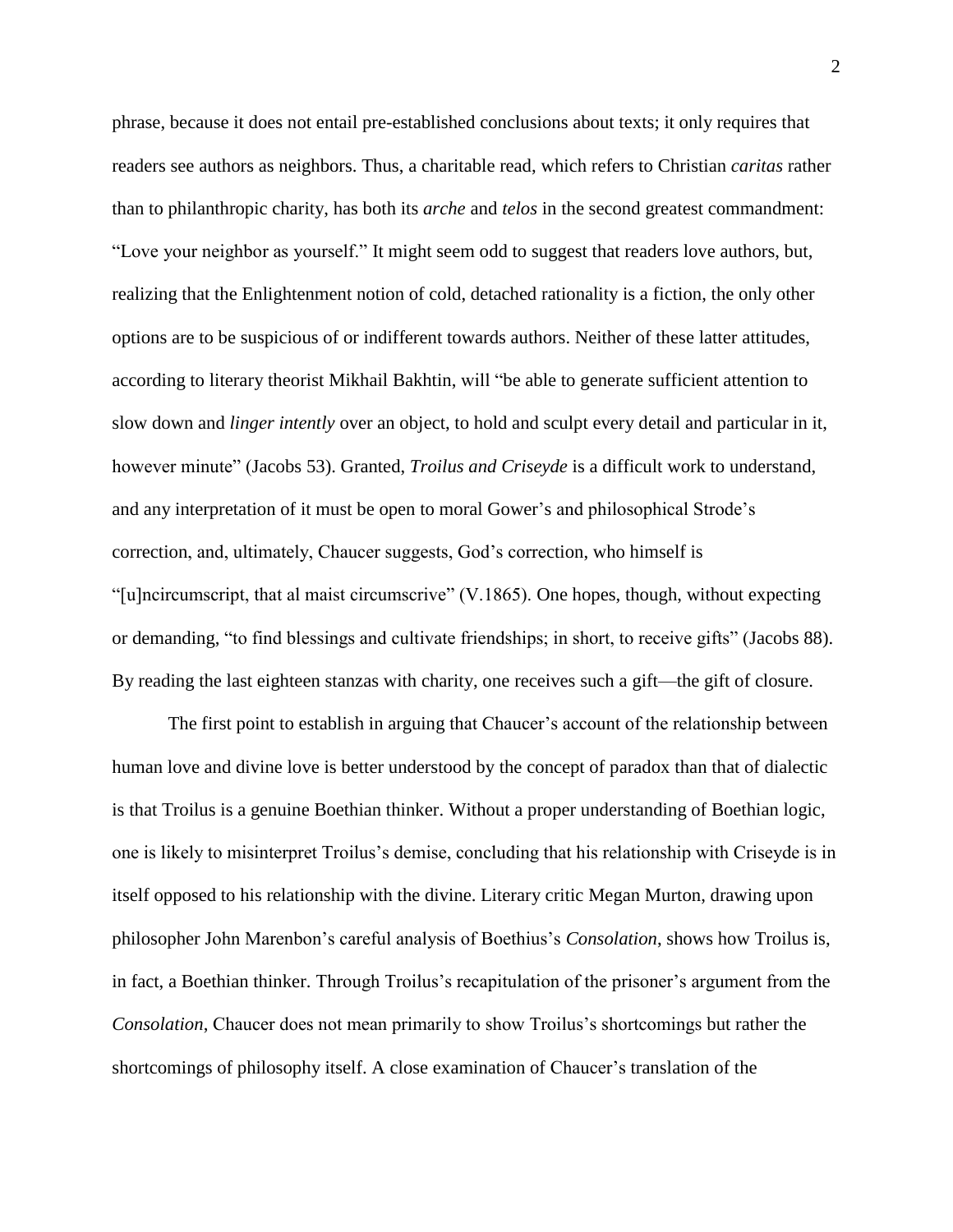*Consolation* reveals that he, like Marenbon, is aware that Philosophy's arguments about the relationship between providence and human free will, although cogent in themselves, do not cohere. In the space of a few lines at the end of Book V, "Philosophy's long and impressive defense of human freedom is ruined [by her reaffirmation that God is the cause of all that he knows]—but she seems not to have noticed" (Marenbon 145). The most plausible explanation for this incoherence is that Boethius, in the tradition of Manippean satire, wants to show the limitations of pagan philosophy and lead readers to Christian devotion.<sup>1</sup> One would go too far, though, in arguing that Boethius ridicules philosophy only to reject it; he means, as Marenbon argues, only to explore its limitations.

Chaucer productively engages with this internal tension in *Troilus and Criseyde*. Troilus operates *within* a Boethian logic rather than *outside* of one, even when he seems to reject the Boethian narrator's turn to prayer as he rises up to the eighth sphere as a "lighte goost," damning all those who follow blind lust (V.1808). Rather than pointing out Troilus's shortcomings, Chaucer calls him a "noble knight" (V.1752), a "worthi man" (V.1766), and "he that was withouten any peere, / Save Ector" (V.1803-04). The potential problem is that Troilus reverts from praying to accepting the arguments offered by pagan Philosophy in the early parts of the *Consolation*, recognizing that the goods of this world—wealth, honor, power, fame, and pleasure—are transitory and useful only insofar as they lead one to the supreme good, which he fails to name as God. "[Troilus's] vision excludes the possibility that human love might be part of a greater divine love, or that God might answer human prayers about particular earthly concerns, or indeed that the things of heaven could intersect with earthly experience in any way" (Murton 318). Troilus's failure to maintain the prayerful posture of the Boethian narrator does

 $\overline{a}$ 

<sup>&</sup>lt;sup>1</sup> "Manippean satires are short works...often aimed at ridiculing pretension, especially pretensions to wisdom" (Marenbon 160).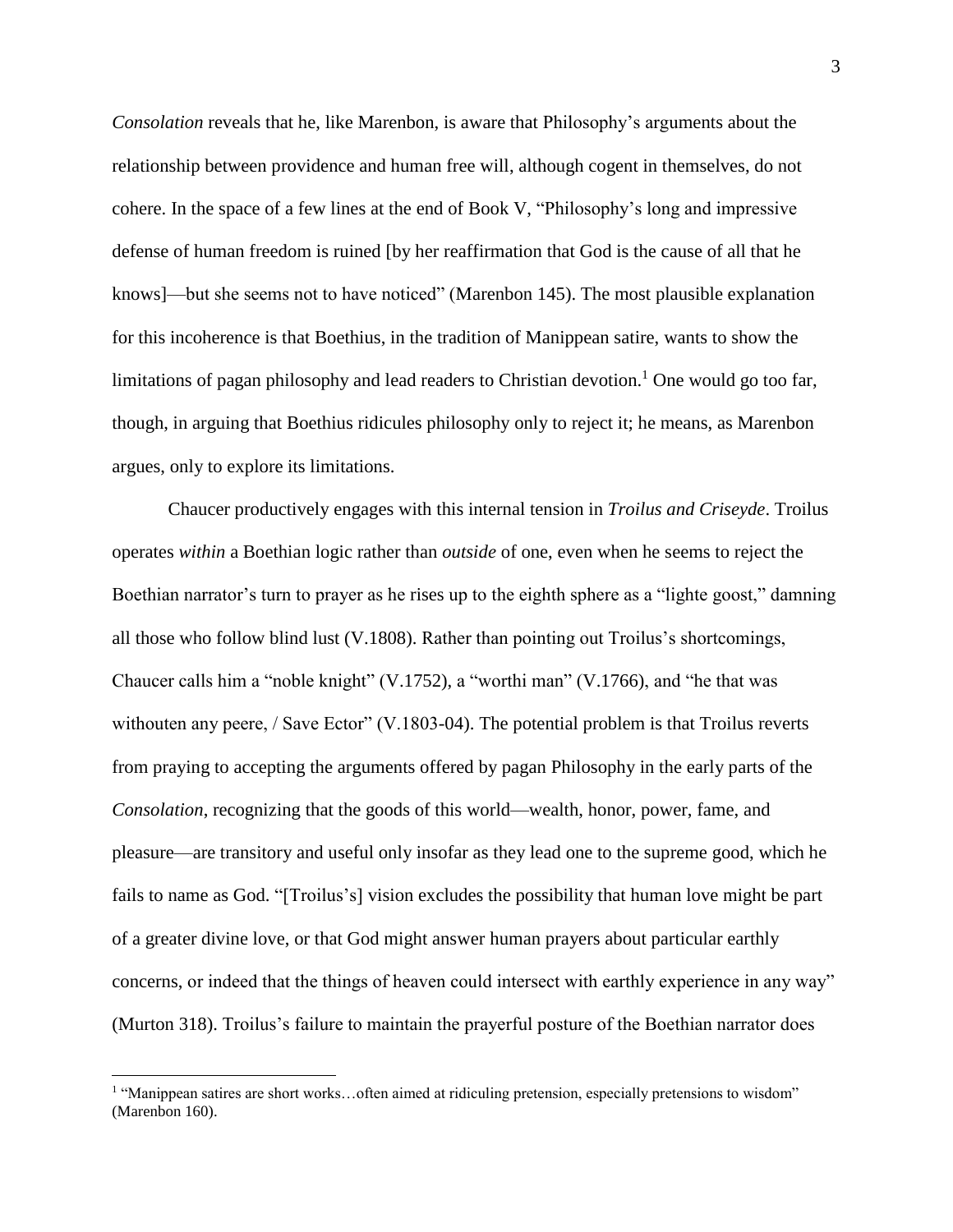not disqualify him as a Boethian thinker, though. His assumption of a prayerful posture in Book III shows that he is, in fact, a genuine Boethian thinker, regardless of his inability to sustain this posture. He is stopped short of the beatific vision by his situation in pre-Christian antiquity, and thus fails to maintain a positive valuation of human love. His last word on human love, however, is not to be taken as Chaucer's final word.

Furthermore, the opening lines, not just Troilus's temporal situation, guarantee his demise:

The double sorwe of Troilus to tellen, That was the kyng Priamus sone of Troye, In lovynge, how his aventures fellen Fro wo to wele, and after out of joie. (I.1-4)

According to literary critic Noel Kaylor, the double sorrow of Troilus arises from Chaucer's combination of "the Boethian pedagogical structure and the Dantesque comic / tragic system" (104). He moves from the inferno of cupidinous angst to the purgatory of expectant longing to the paradise of sexual bliss. Unlike Dante, though, Troilus does not remain at the top, or *regno*, of Fortune's wheel but, following Boethius's five-book structure, goes for two more turns to end up again at the bottom, or *sum sine regno*—hence, a double sorrow (Kaylor 98). The combination of these two structures provides for a satisfying ending to Troilus's situation, which is tragic, to be sure, but follows the capricious logic of *Rota Fortunae*. It is only then that the narrator can do what Troilus could not—lead readers to the paradoxically triune God.

Chaucer does not simply give a Boethian regurgitation, though. This is important because Boethius refrains from valuing the relationship between human love and divine love. Chaucer, however, builds upon Boethius's thought and gives a decisive answer to the relationship between human love and divine love. Although human love might lead one to divine love, Troilus, being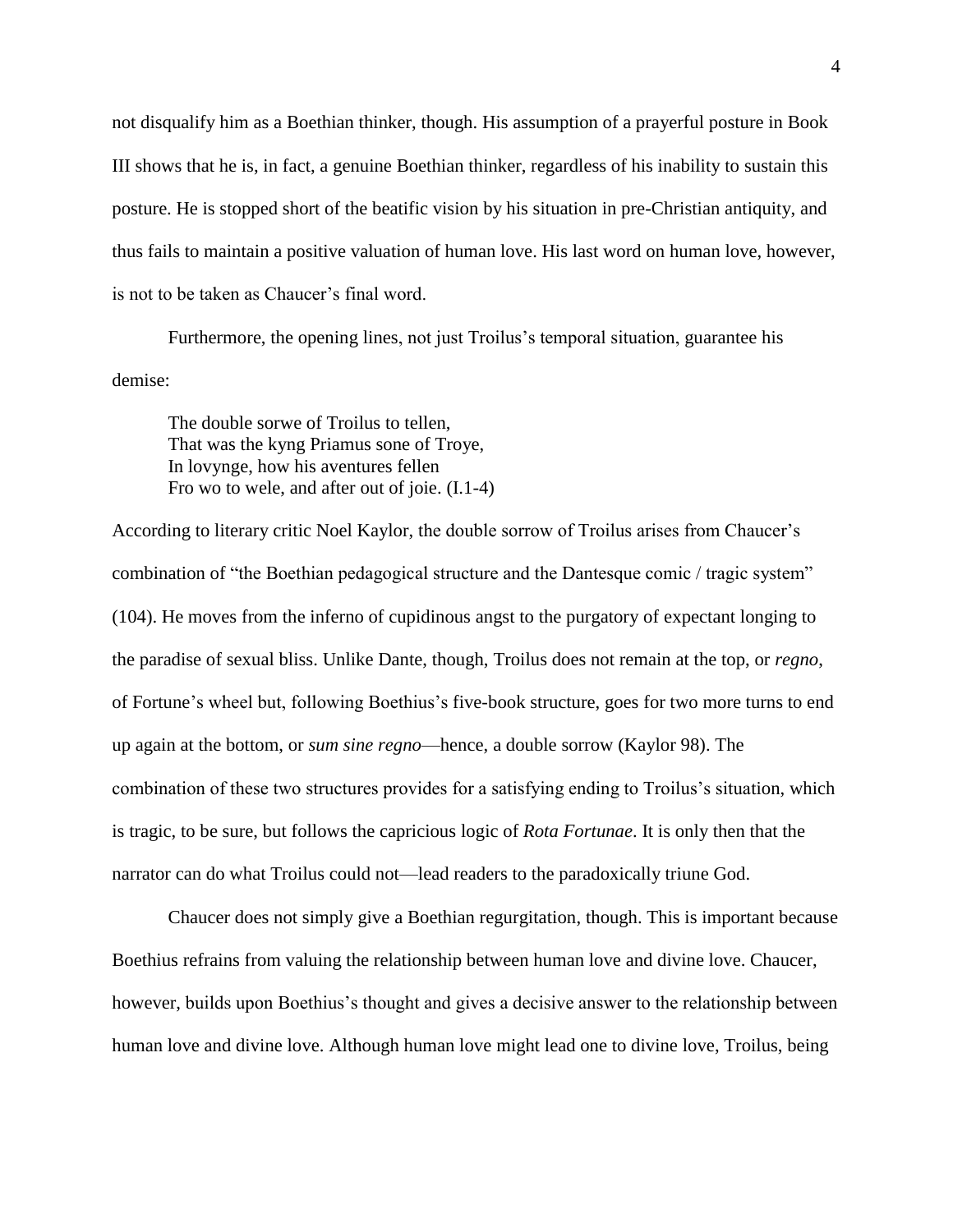a pagan, can go no further than cosmic love.<sup>2</sup> Nevertheless, Troilus's hymn in Book III is a prayer whereby he praises cosmic love and asks a deity to bind his accord with Criseyde:

Love, that of erthe and se hath governaunce,  $/ \ldots /$ Love, that knetteth lawe of compaigne, And couples doth in vertu for to dwelle, *Bynd this acord*, that I have told and telle. (III.1744-50, emphasis mine)

It is not worth focusing on the dramatic irony of their relationship—the outcome is inevitable and foreknown by readers in Book I. Murton argues, "To read the hymn in light of the story's given ending is to rely on the rational knowledge that its claims about love will prove false, but this hymn operates in a different mode: the nonrational, but not irrational, mode of prayer" (313). What is important to recognize is that human love leads Troilus to cosmic love rather than limits his sights to earthly things. It is of little consequence for divine love that human love fails Troilus because its failure is a result of disorder, not an inherent opposition. This is to say, Chaucer's appeal at the end of the poem—"Repeyreth hom fro worldly vanyte, / And of youre herte up casteth the visage / To thilke God"—is not a rejection of human love per se but of disordered human love (V.1837-39). The idea of order and its contrary is expressed in  $13<sup>th</sup>$ -century scholasticism most notably by Thomas Aquinas, and Chaucer's secondary source of Thomistic thought, at least for *Troilus and Criseyde*, is no doubt Dante's *Divine Comedy*. In his *Summa Theologiae*, Aquinas, quoting Aristotle, writes: "Now a certain order is to be found in those things that are apprehended universally…the first indemonstrable principle is that 'the same thing cannot be affirmed and denied at the same time'" (*ST* I-II, Q. 94, A. 2). Although the quotation is from Aquinas, not Chaucer, it reveals a medieval penchant for distinction rather than paradox. As Morgan argues, "[A] reader of the *Summa Theologiae* will not find that a taste for

 $\overline{a}$ 

<sup>&</sup>lt;sup>2</sup> I take "divine" love to provisionally mean love that has the Judeo-Christian God as its object and "cosmic" love to mean love that has the cosmos or even a pantheistic deity as its object.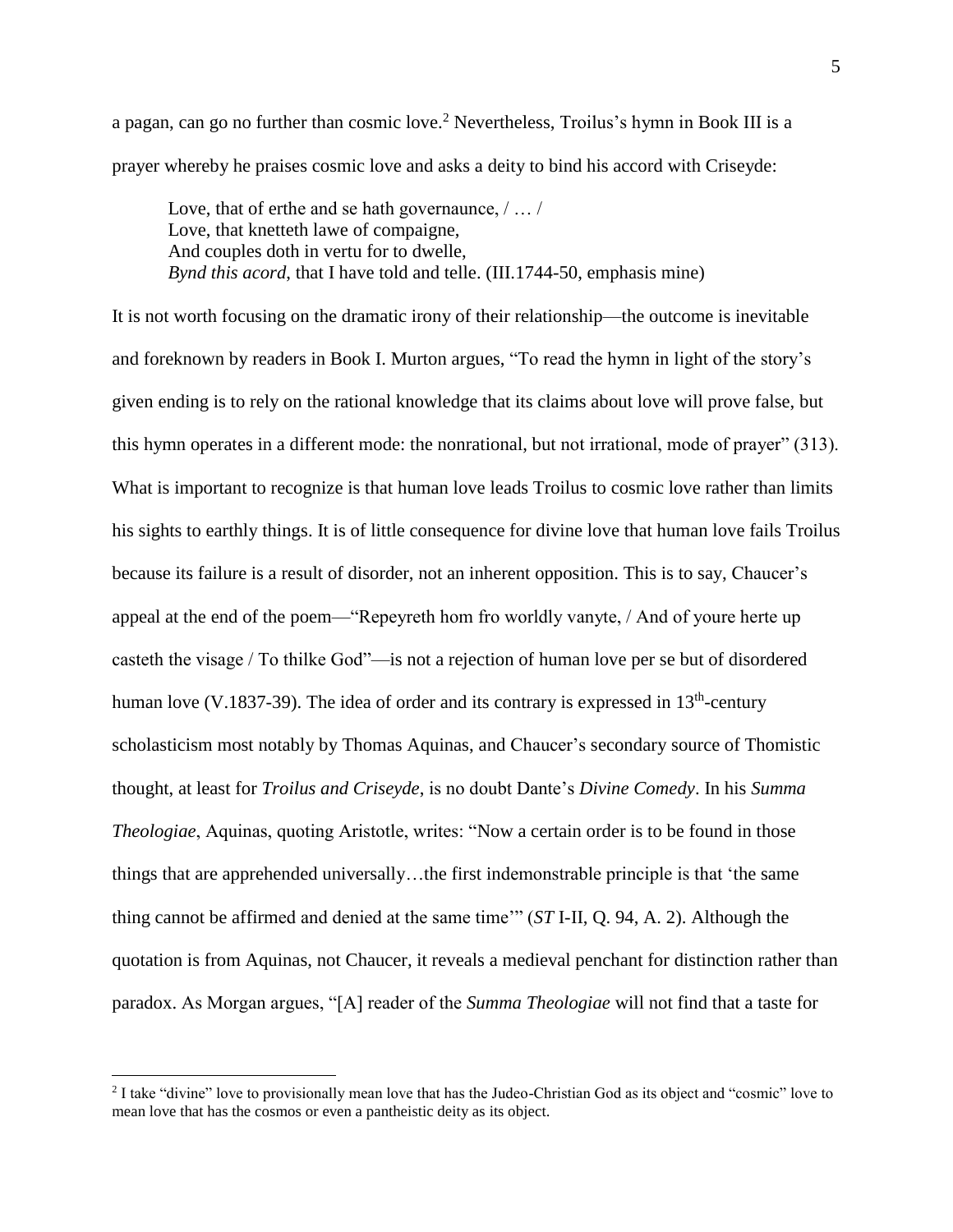paradox and ambiguity is at all characteristic of the thought of Aquinas. Instead he will learn that the first of the self-evident principles of the speculative intellect upon which human reasoning depends is the principle of contradiction" (258). This penchant does not undermine Chaucer's positive valuation of human love, even though he appeals to paradox in the end, but rather reminds readers of the definition of paradox—an apparent contradiction, which need not be an actual contradiction. Chaucer uses Thomistic thought to show that human love, when properly ordered in relation to divine love, can exist in harmony with divine love. It is only when one exalts human love above the higher, cosmic love that problems begin to arise. Troilus's sorrow and disillusionment result from "a *total* commitment to the goods of a transient world" (Morgan 265, emphasis mine). Through the idea of distinction, Chaucer can both affirm human love and implore readers to turn their visages heavenward, which, admittedly, can seem paradoxical at times. "[T]he subject of Chaucer's romance[, though,] is exactly what the narrator states in the opening stanza: the 'aventures in lovynge' of the protagonist" (Kaylor 104). The tragedy results from exalting human love above divine love.

Before considering the authenticity of Chaucer's religious appeal, I wish to counter a reading of the poem's last stanzas that threatens to undermine the claim that the relationship between human and divine love is best understood within a Boethian/Thomistic framework.<sup>3</sup> Literary critic Clíodhna Carney argues that Chaucer wishes to preserve the truth about ordered loves through the Neoplatonic scheme of *exitus* and *reditus*, which she finds in the lines, "Go, litel bok, go, litel myn tragedye, / Ther God thi makere yet, er that he dye, / So send myght to make in some comedye!" (Carney 357, Chaucer 1786-88). She argues that the truth has gone out, and the narrator-maker tells the "litel book" to return to its divine source, God. By claiming that

 $\overline{a}$ 

<sup>3</sup> I join the two together here because, in some ways, Aquinas extends ideas of Boethius (*ST* I-II, Q. 2; Q. 4, A. 8).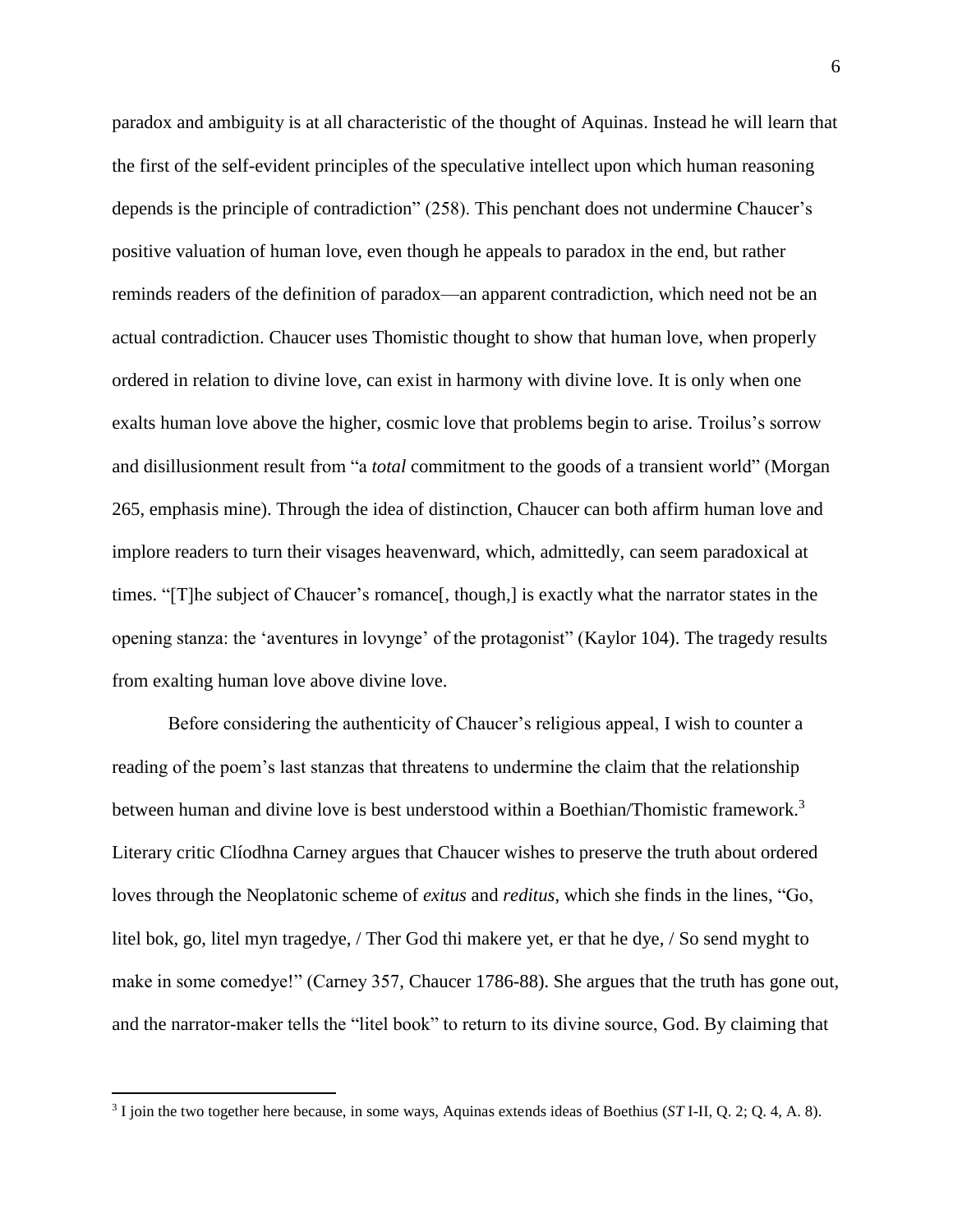the "litel bok" originated in or emanated from God, the narrator (Carney argues) suggests that his poem has been divinely inspired; by telling it to return to God, he assures readers, or perhaps himself, that it will be preserved through the passage of time. Although this Neoplantonic scheme, originally developed by Plotinus, is not at odds with Thomistic thought—the Plotinian chain of being is a prominent feature in Aquinas's works—Chaucer is not alluding to that scheme in this famous stanza. Carney's sophisticated misinterpretation rests on a grammatical misreading. She takes the appositive "thi makere yet" to refer to God, which would make the poem an infallible work (V.1787). However, the narrator, not God, is the proper referent. In telling the "litel bok" to go to God, the narrator hopes that God will give him the "myght to make [the poem] in som comedye!" (V.1786-87). Therefore, Chaucer is not referring to a Plotinian scheme but to a line of authorship. In lieu of a Greek formula of the divine, he invokes a Trinitarian formula—the same one that Dante uses in his *Paradiso*—which is what provides the poem's closure (Wheeler 120).

Although the suggestion of divine inspiration might be misguided, Chaucer's use of Thomistic thought signals "the end altogether of a tragic outlook on the facts of embodiment on this earth, and a move towards an encompassing logic, where all the forms of human living are explored," not, as Carney argues, "for their own sake," but rather for their relation to the divine order (Carney 367). The tragedy of Troilus and Criseyde has the potential to become the comedy of readers if only they cast up their visages to God and order their lives with respect to him as the one supreme good (V.1786-88). Some might think it odd to call Criseyde's outcome tragic, but, within a Boethian framework, it is. Their tragedy is not inevitable, though. Of course, in one sense, it is because of readerly prescience, but, in another, it is not and arises from the mutual disordering of their love in relation to God.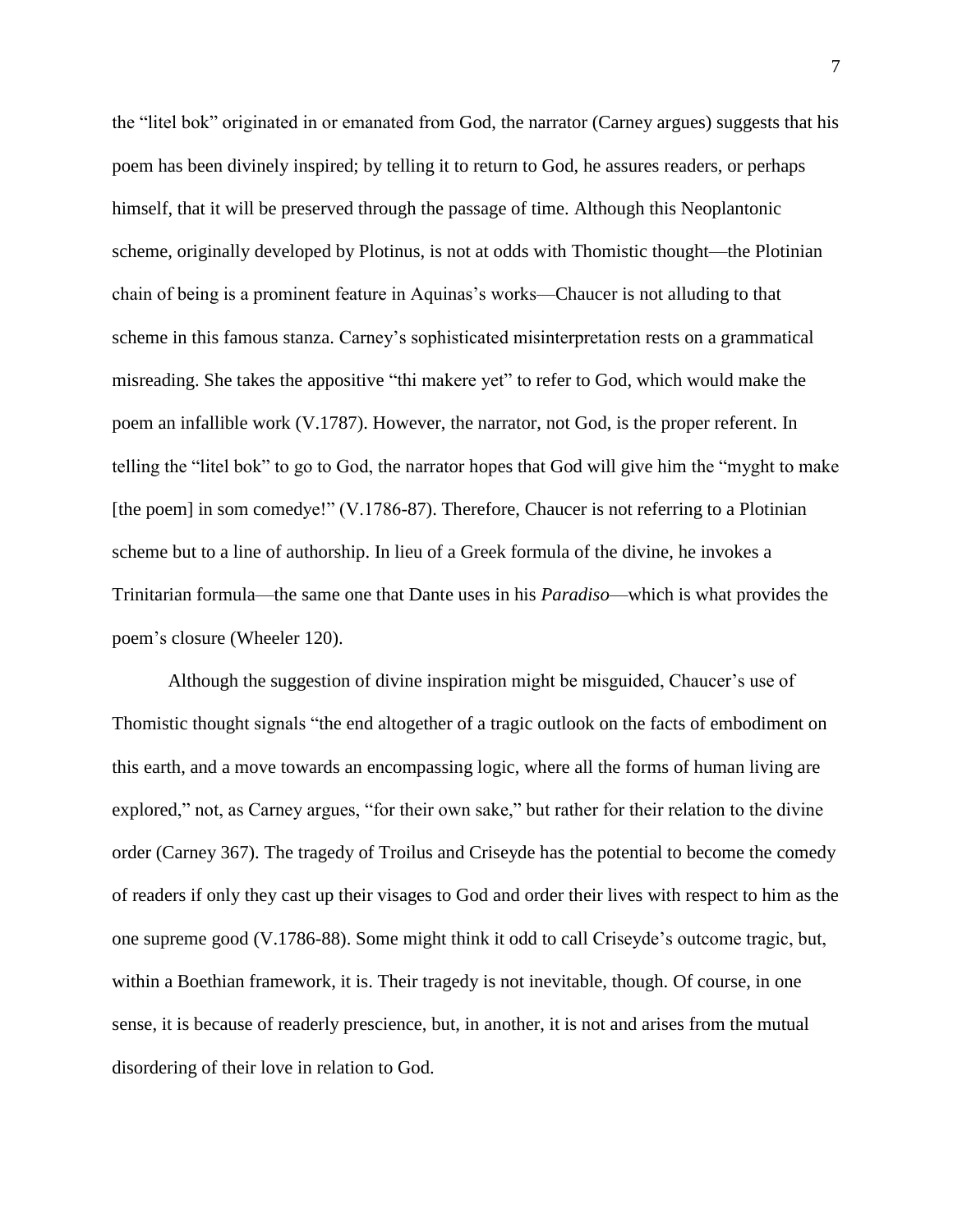With all this talk of Troilus, what of Criseyde? She, too, comes to realize the sorrow of pursuing "thise wrecched worldes appetites" (V.1851). What follows is a consideration of two accounts from Chaucerian scholarship of how readers might understand Criseyde; this consideration is given for the purpose of advancing the argument that human love is not, per se, opposed to divine love. The first account comes from literary critic Laura Howes, who claims that the helpless victim/calculating woman binary through which Criseyde is often analyzed is an unhelpful one. Readers should, Howes argues, view Criseyde as one who is engaged in the performance of two normative roles—the romantic heroine and the obedient woman (or daughter/niece). As the former, she should elope (or, along with Troilus, kill herself), and as the latter, she should obey her father, Pandarus, and perhaps even Diomede. Does she betray Troilus? Yes. And, in literary critic Jelena Marelj's "ethical evaluation of [Criseyde's] agency within a Boethian framework that privileges realist metaphysics," she is seen to an ethical nominalist, which is an undesirable signifier of moral opprobrium (Marelj 207). But she herself is betrayed by most of the men in her life: Calchas leaves her, Hector fails to defend her in the Trojan parliament, and Pandarus does nothing to prevent her exchange. In the end, literary critic Jenny Lee argues, "[a]lthough Troilus is at least partially redeemed…with his shift in perspective while Criseyde is still mired on earth, lacking a third eye, both ultimately come to recognize their fallen state," which echoes the sentiment of another voice in another poem by Chaucer, "Trouthe": "The wrastling for this world axeth a fal" (63). Therein lies the tragedy of Criseyde.

Clearly, a tension exists between Criseyde's roles of romantic heroine and obedient woman. These roles are constructs, though—they are not essential to Criseyde, as if set in some eternal, dialectical opposition to one another. Therefore, although we could subject Criseyde—as an (un)romantic heroine and (dis)obedient woman—to an ethical evaluation using a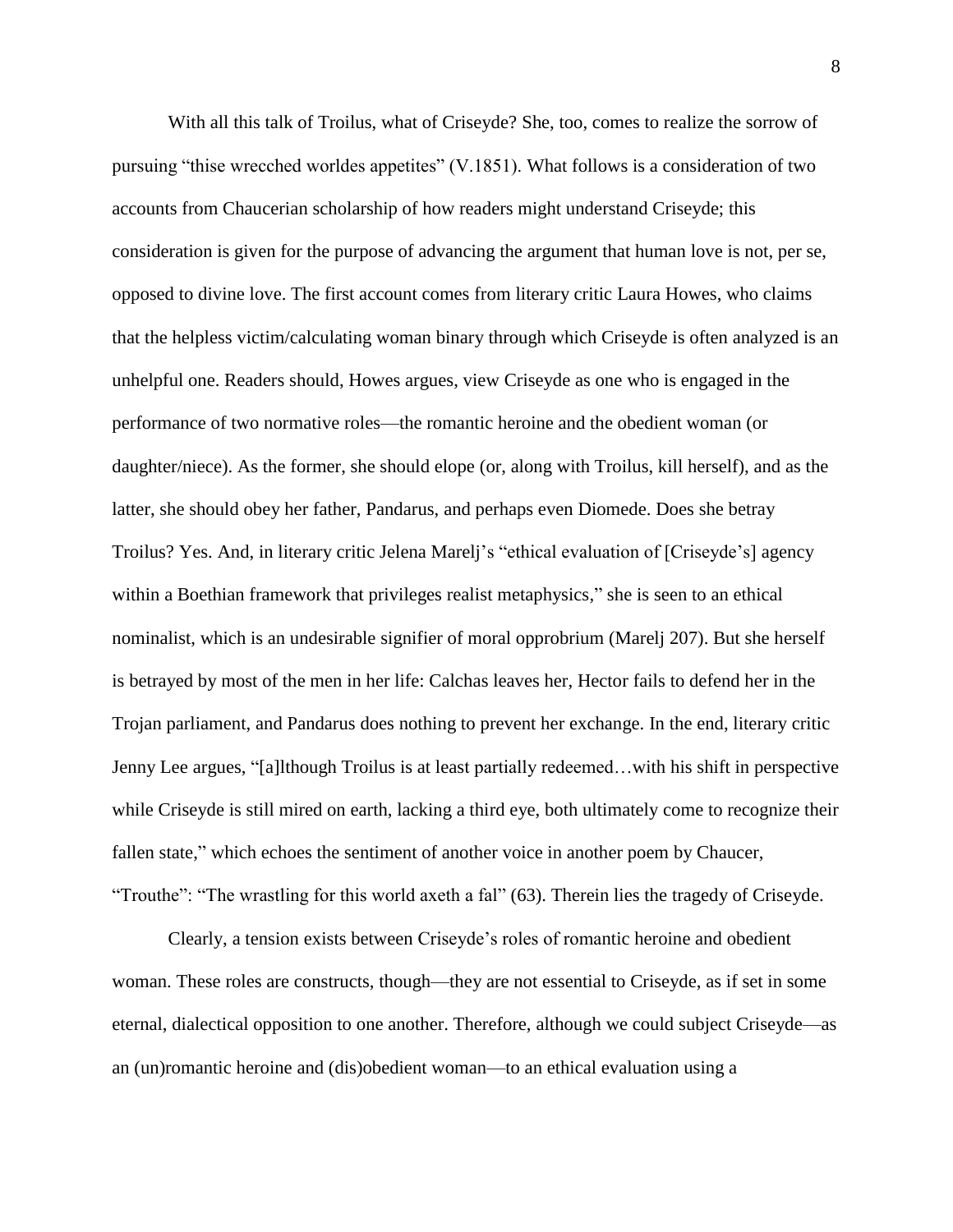Boethian/Thomistic framework, we need not do so. We need only to point out the performative rather than essential nature of her gender to show that a negative ethical evaluation, whether by us or by the narrator, does not undermine a positive relationship between human and divine love. It is both Criseyde's and Troilus's performances of certain roles, as well as their exaltation of love for one another above love of the divine, that produce the tension between human and divine love. The tension between the two is not inherent, and, one imagines, could be resolved if Troilus and Criseyde acted differently. This is not to say that moral censure of Criseyde is warranted; there are a range of opinions in the literature and it is not the focus of this paper to contribute to that conversation. Returning to the idea of reading Chaucer with charity, though, one could argue for either a positive or a negative ethical evaluation of Criseyde, the narrator, or Chaucer himself, and do so with charity, which begins with attentiveness, not critique. Charity can, and often must, involve critique, but such critique is only warranted after one has first listened to an author. Readers who take this approach resist both stopping up their ears and stoning authors, and, alternatively, making authors out to be suspiciously modern.

Lastly, we turn to the question of whether or not Chaucer the narrator is a selfdeprecating ironist. Modern readers might think it trite to end the poem with a sincere religious appeal, but this a modern sentiment, not a medieval one. Given Chaucer's situation in Christendom, I propose that we assume his sincerity unless definite proof to the contrary can be shown. In Boethian and Thomistic thought, the move from philosophy to Christianity—a higher consolation—and the move to properly order human love in relation to divine love is both satisfying and consoling. To argue otherwise is not to argue from the text but rather from one's own religious convictions, or, to use the sociologist Peter Berger's term, one's own plausibility structures. A charitable interpretation recognizes and appreciates the inner logic of the text,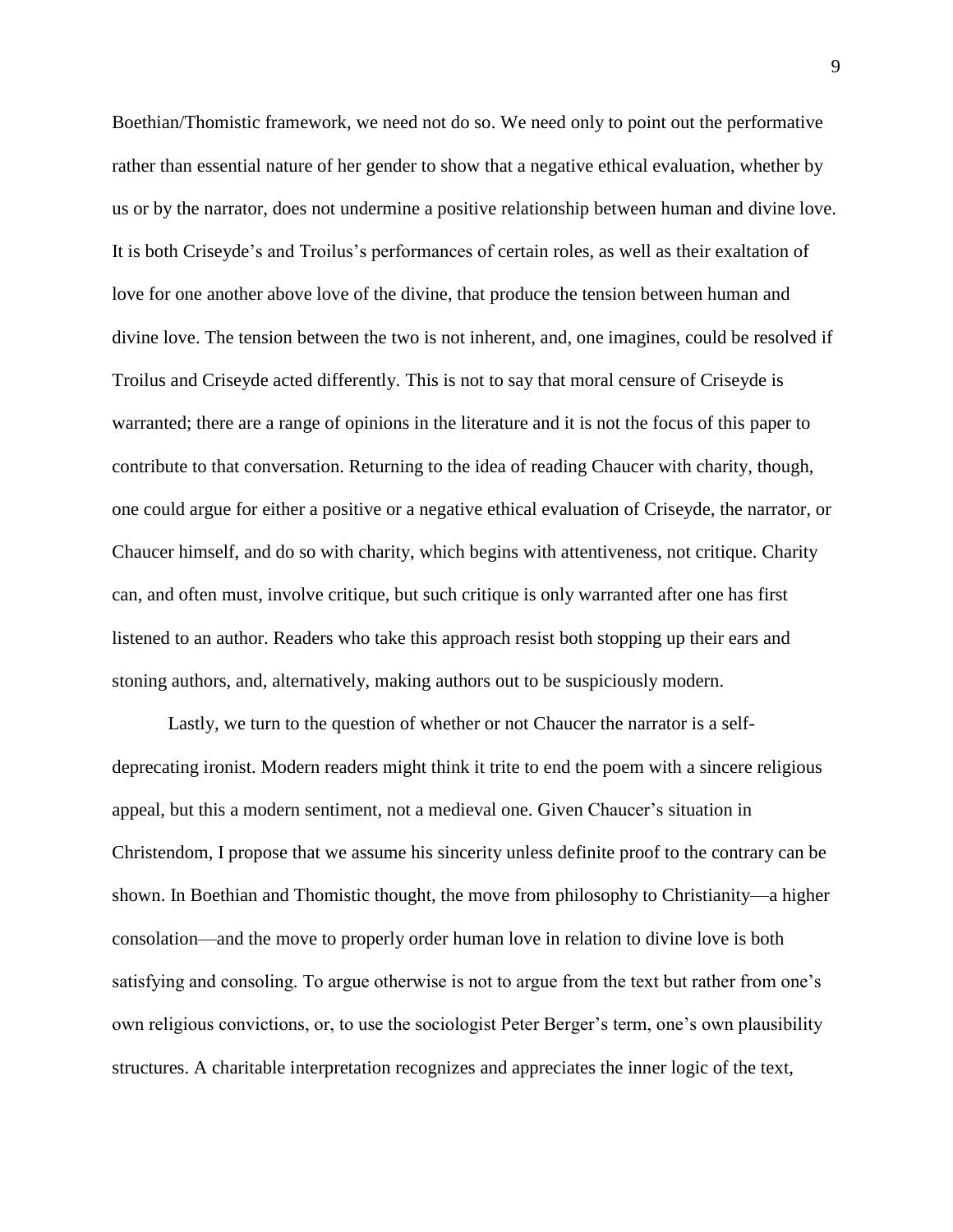regardless of whether or not one agree with it. The same that is true of Christ is true of Chaucer within the poem: "For he nyl falsen no wight, dar I seye, / That wol his herte al holly on hym leye" (V.1845-46). Moreover, Chaucer directs his book to "moral Gower," a fellow poet, and "philosophical Strode," a Thomist philosopher, charging them to warrant, or justify, the poem's sophisticated philosophical reasonings and to correct readers' misinterpretations if they arise (V.1856-57).

At least two objections can be raised to the conclusion that the ending of *Troilus and Criseyde* is satisfying. The first, less serious objection is that the poem does not end in a satisfactory way because its underlying thought structures are not readily accessible. However, seeing its prima facie move from philosophical insight to religious devotion seems to provide for a sufficient understanding, even if one cannot give a full account of Chaucer's deft literary employments. The second, more serious objection is that human love does not lead Troilus to divine love. He approaches the divine in Book III through petitionary prayer, expressing some kind of cosmic love, but, by the end of Book V, he assumes a *contemptus mundi* topos. If, in reply, one was to answer that the Chaucerian narrator, not Troilus, has the last word, the difficulty would still remain, for the narrator himself seems to assume this topos. Speaking of Christ, the narrator asks, "And syn he best to love is, and most meke, / What nedeth feynede loves for seke?" (V.1847-48). A negative answer risks setting human love and divine love in opposition to one another, eliminating the possibility of ordering them in proper relation to one another. As literary critic Bonnie Wheeler argues, "The meaning of this ending…hangs here more than anything else on our decisions about one word: 'feynede'" (115). If it means "pretended" love, then it does not necessarily follow that authentic human love hinders love of the divine. If, on the other hand, it means "that all human loves, in their necessary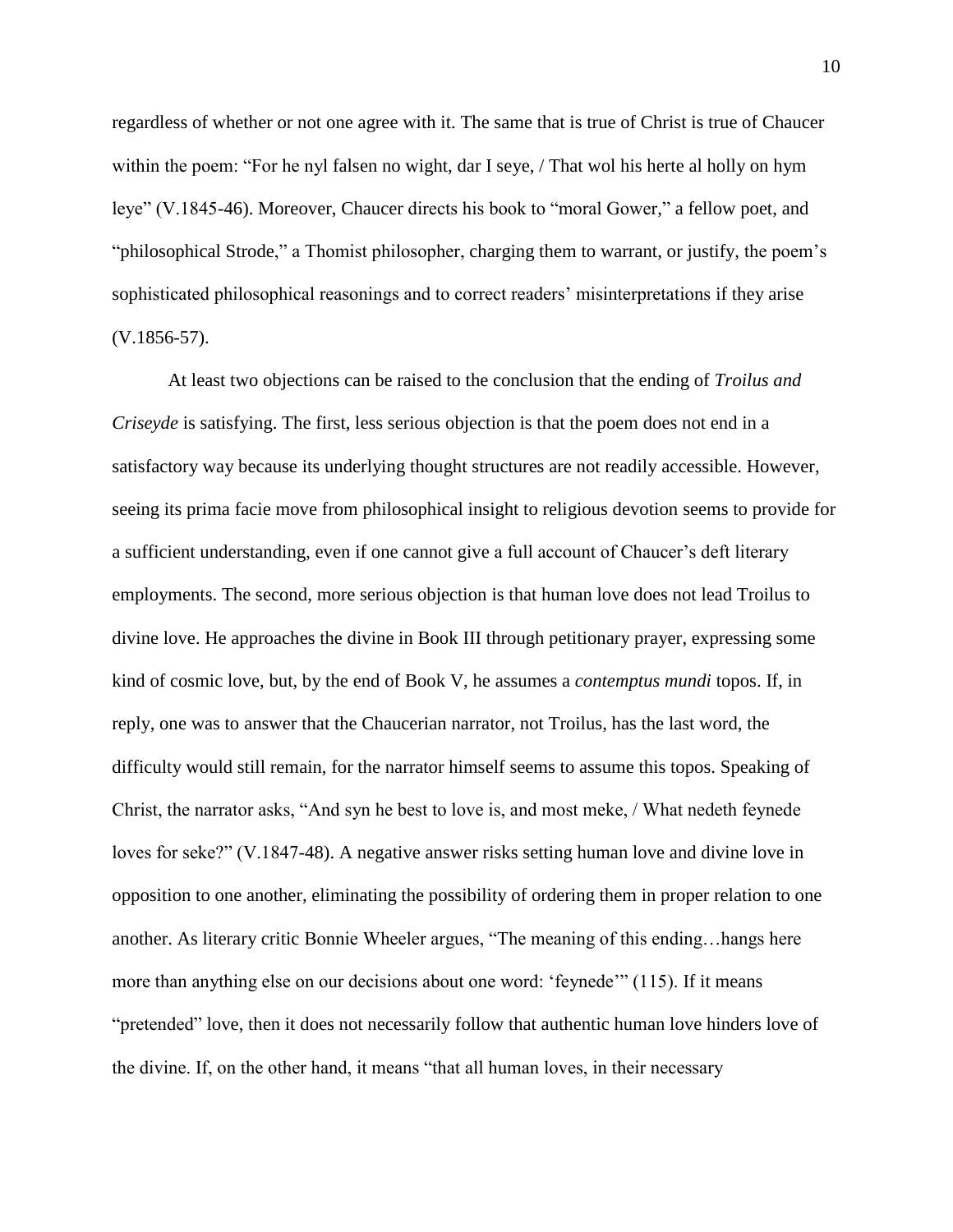impermanence, are 'feynede,'" then a negative response would deny human love any value, including Troilus and Criseyde's love for one another (115). Wheeler's answer to this objection is that "the ending of *Troilus and Criseyde* is a full poetic resolution through theological paradox" (118). In the final ten lines of the poem, the narrator offers a distinctly Christian, Trinitarian prayer wherein he recognizes the mystery of both the human and the divine. "[I]n the end even 'feynede loves' are affirmed by the poem's final appeal to Christ's love for his mother" (119). Thus, the *contemptus mundi* theme is not absolute, meaning that, although it might be difficult to properly order human love and divine love, they are not necessarily opposed to one another. As Murton has shown, human love can even lead to divine love.

Given the complexities, or, we might say, mysteries, of human existence, this paradox provides closure. As novelist Iris Murdoch writes, "Coherence is not necessarily good, and one must question its cost. Better sometimes to remain confused" (Jacobs 147). Like the deepest mysteries of the Christian faith, such as the Trinity, our relationships with one another are not easily described. This is not a problem for charitable readers, for they do not need Chaucer to fit some type. They are free to listen to him, hoping for and, I think, receiving the gift of closure in paradox. Finally, although they, in their human frailty, see the narrator and his characters through a glass darkly, Chaucer comforts them with the truth that God alone, "who is uncircumscript," interprets infallibly (V.1865). Thus Chaucer, by appealing to grace rather than judgment, refuses to give human love a negative valuation, thereby enabling charitable readers to fulfill both the second and the greatest commandment.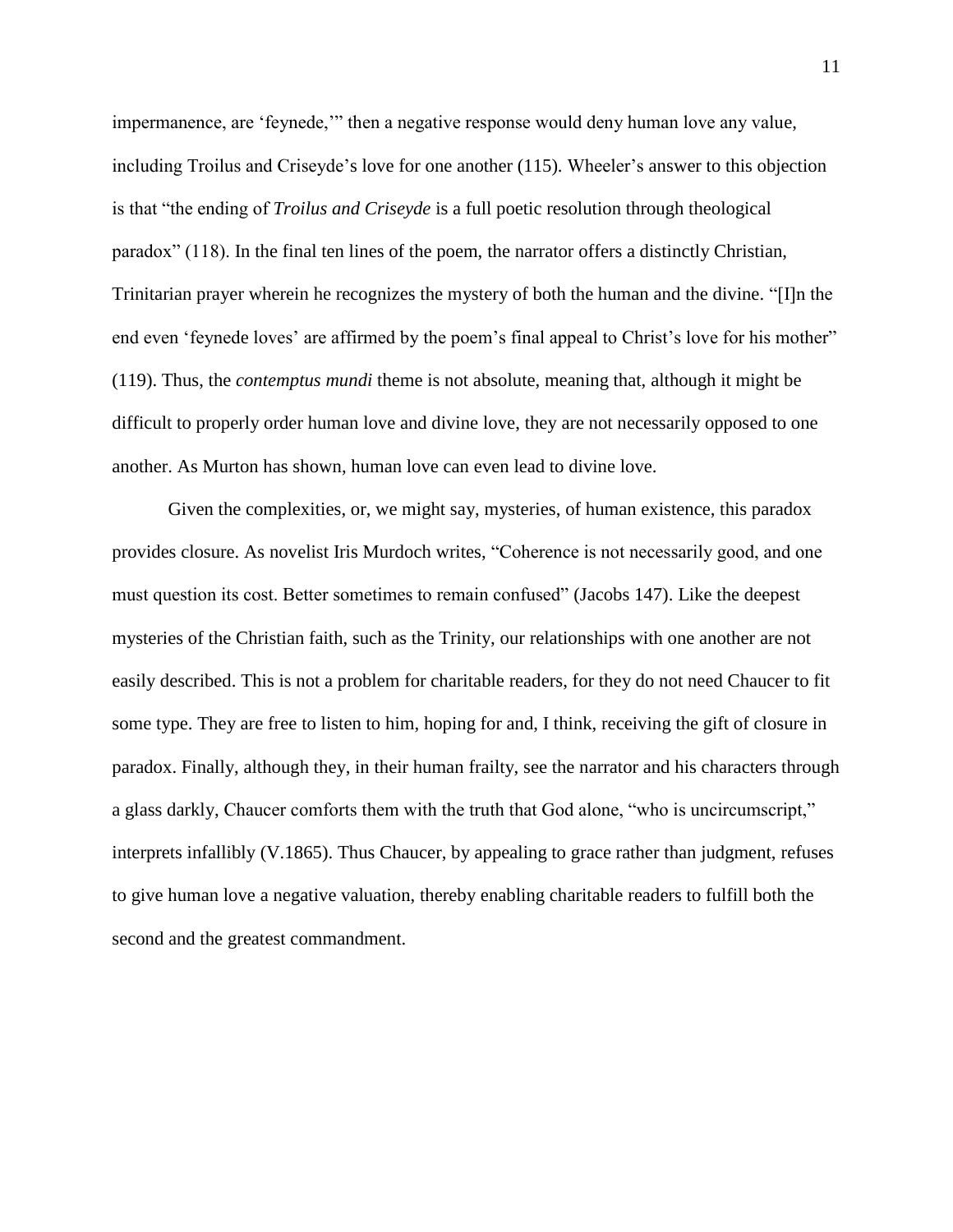#### Works Cited

Aquinas, Thomas. *Summa Theologica*. N.p.: n.p., n.d. *New Advent*. Web.

Aquinas argues that charity is friendship with God and with man. I use two relevant passages from his *Summa* (*ST* II-II, Q. 23 A. 1; Q. 25. A. 1) to construct my proposal to read Chaucer with charity.

Carney, Clíodhna. "Chaucer's 'litel Bok', Plotinus, and the Ending of Troilus and Criseyde." *Neophilologus* 93.2 (2008): 357-68. Web.

Carney argues that the Neoplatonic scheme of *exitus* and *reditus*—emanation and returnto-source—influence the imaginary and language of the poem, and that Chaucer invokes a Plotinian conception of the divine. I counter her argument in preparation for my own argument that he uses a Trinitarian formula.

- Chaucer, Geoffrey. "Troilus and Criseyde." *The Riverside Chaucer*. Ed. Larry Dean Benson. 2nd ed. Oxford: Oxford U, 2008. 473-585. Print.
- Donaldson, E. T. "The Ending of Chaucer's *Troilus*." *Speaking of Chaucer*. New York: Norton, 1970. 84-101. Print.

Donaldson's reading of *Troilus and Criseyde* is a prominent one in Chaucerian scholarship. Several of the cited authors—Wheeler, Morgan, Marelj, and Howes engage with his position. He argues that the poem states, paradoxically, that people must both love and hate this world.

Howes, Laura L. "Chaucer's Criseyde: The Betrayer Betrayed." *Reading Medieval Culture: Essays in Honor of Robert W. Hanning*. By Robert M. Stein and Sandra Pierson. Prior. Notre Dame, IN: U of Notre Dame, 2005. 324-43. Print.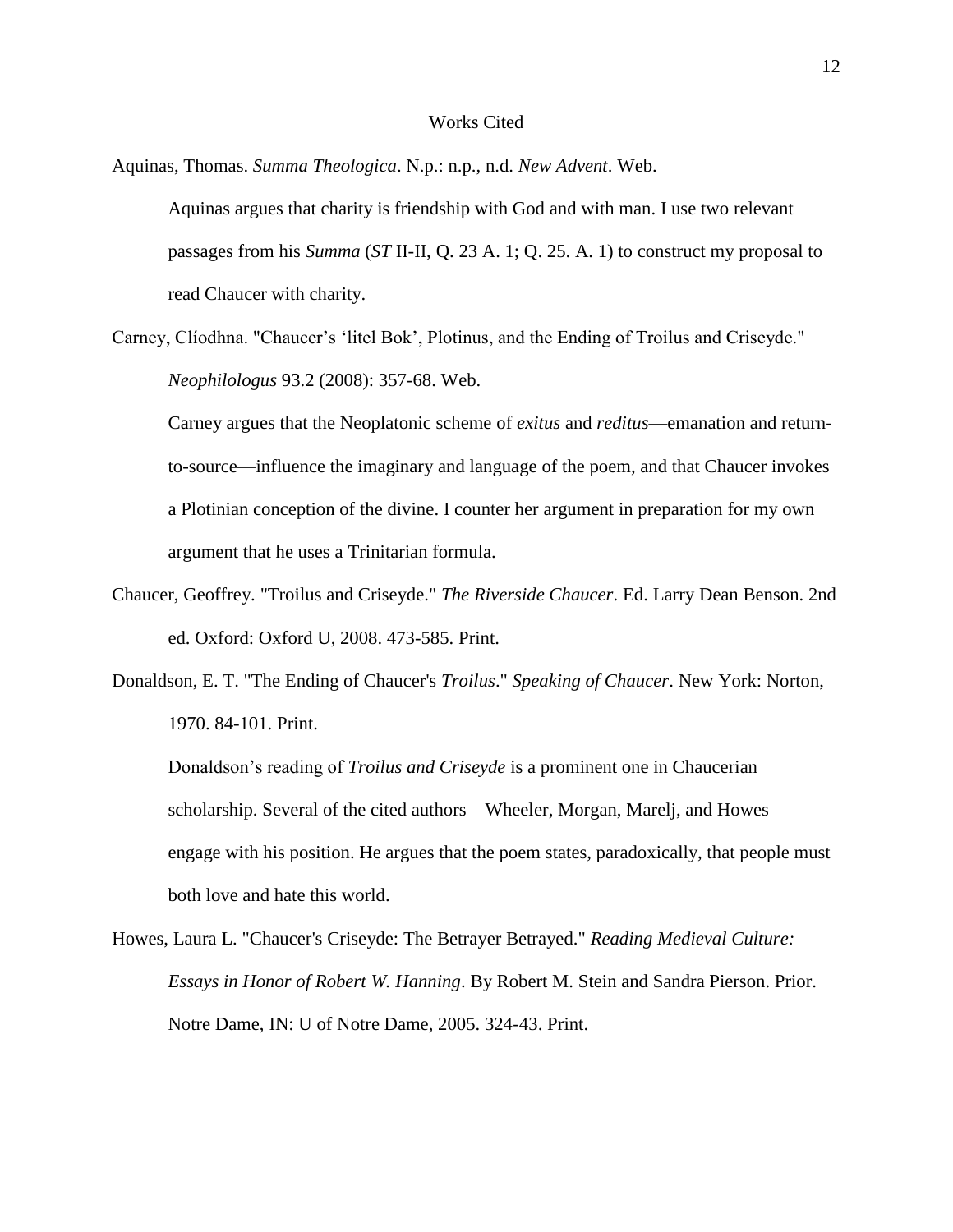Rather than viewing Criseyde as either a helpless victim or a calculating woman, Howes argues that we should view her as someone who is expected to perform two normative roles—the romantic heroine and the obedient woman. I use Howes' insight to make a tentative suggestion about how we can understand Criseyde in a Boethian/Thomistic framework.

Jacobs, Alan. *A Theology of Reading: The Hermeneutics of Love*. Boulder, CO: Westview, 2001. Print.

I originally constructed my hermeneutics of charity from passages in Aquinas's *Summa*. However, upon revision of my paper, I have drawn upon Jacobs's work, wherein he develops a hermeneutics of love based primarily upon the writings of Augustine and Mikhail Bakhtin.

Kaylor, Noel Harold, Jr. "The Shape of Chaucerian Tragedy." *Þe Laurer of Oure Englische Tonge*. Ed. Marcin Krygier and Liliana Sikorska. Frankfurt: Peter Lang, 2009. 93-105. Print.

Kaylor shows how Chaucer combines a Boethian pedagogical structure with a Dantesque system of comedy / tragedy to produce something new. I pull from her work in my paper when I argue that Troilus is a genuine Boethian thinker *even though* he fails to reach the beatific vision.

Lee, Jenny. "'Of Your Herte Up Casteth the Visage': Turning Troilo/Troilus's Eyes to God." *Hortulus* 3 (2007): 41-66. Web.

Lee examines how the lover's gaze functions in both Boccaccio's *Il Filostrato* and in Chaucer's *Troilus and Criseyde*. I use her work to argue that Criseyde is a tragic figure just like Troilus.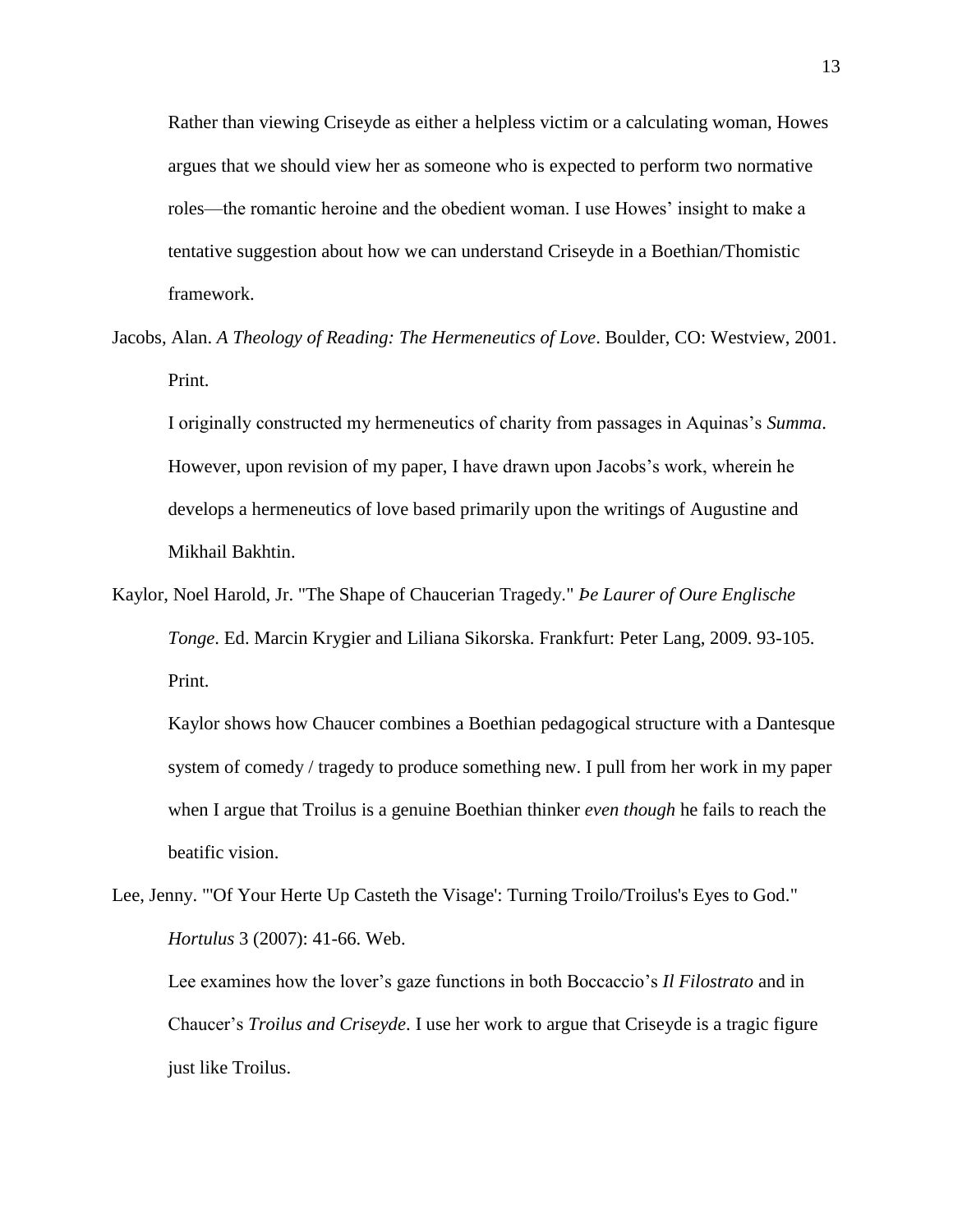Marelj, Jelena. "The Philosophical Entente of Particulars: Criseyde as Nominalist in Chaucer's Troilus and Criseyde." *The Chaucer Review* 47.2 (2012): 206-21. Web. Marelj argues that Criseyde is an ethical nominalist who operates within a poem that

privileges realist metaphysics. She provides a useful way for thinking about Criseyde, but I ultimately group her work with others as foils to Laura L. Howes work.

Marenbon, John. *Boethius*. Oxford: Oxford UP, 2003. Print.

Marenbon argues that Philosophy's arguments for the harmony of providence and human free will, although cogent in themselves, do not cohere, and this is what Boethius, in the tradition of Manippean satire, intended. I use Marenbon's work mainly to understand Megan Murton's article, but also to argue that Troilus is a genuine Boethian thinker.

Morgan, Gerald. "The Ending of "Troilus and Criseyde"" *The Modern Language Review* 77.2 (1982): 257-71. Web.

Morgan argues that Chaucer, pulling from Dante's *Divine Comedy*, uses the Aristotelian, or Thomistic, idea of order to show that the relationship between divine love and human love is better understood through distinction than paradox. I accept Morgan's argument about Thomistic distinctions with  $T\&C$ , but reject the opposition that he creates between distinction and paradox.

Murton, Megan. "Praying with Boethius in Troilus and Criseyde." *The Chaucer Review* 49.3 (2015): 294-319. Web.

Murton gives a reevaluation of Chaucer's Boethianism in light of John Marenbon's work on the *Consolation*. She does not reference Aquinas, but she does argue that Chaucer gives human love a positive valuation through the idea of distinction. In effect, she provides a synthesis of Boethian and Thomistic thought, ultimately concluding that